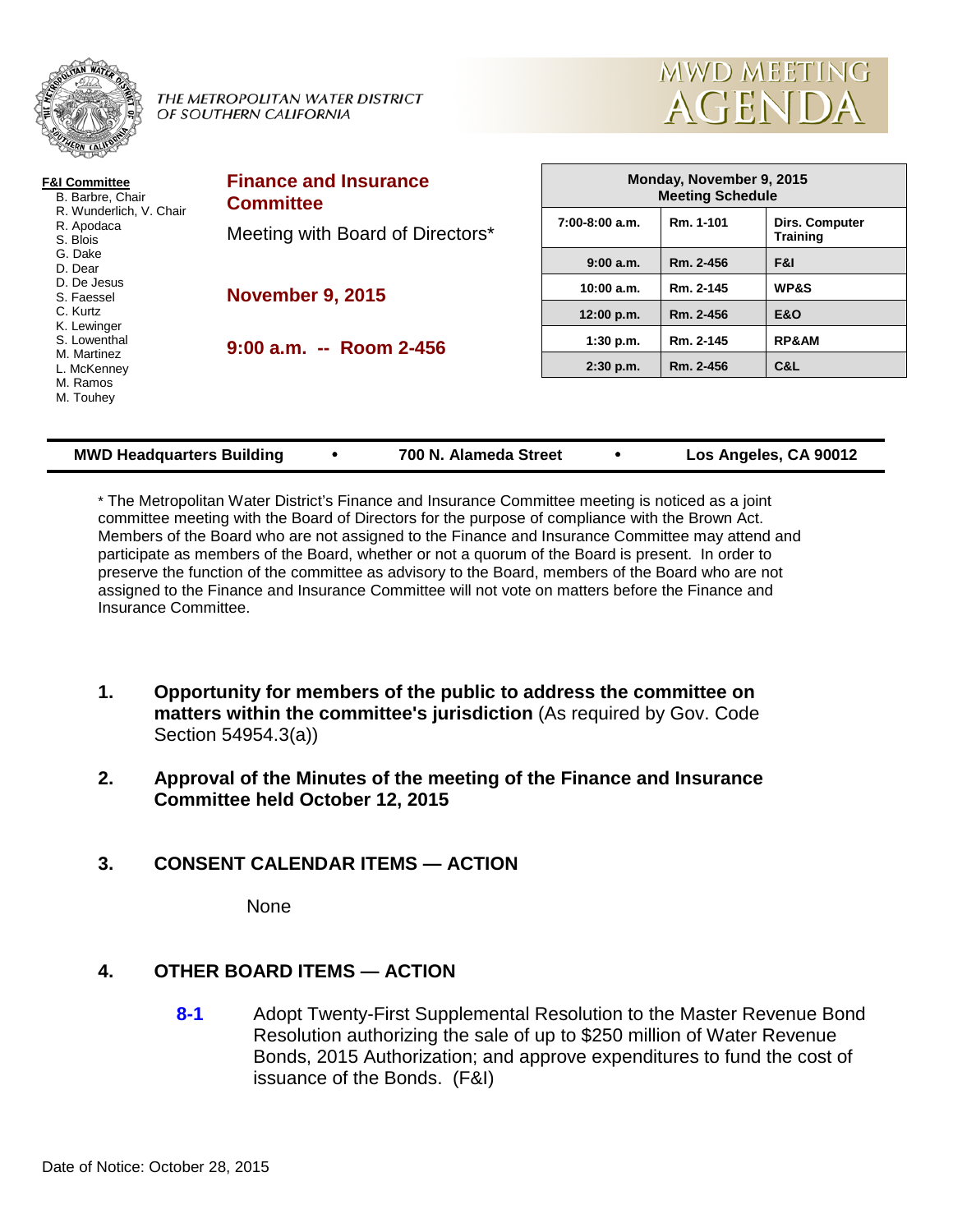#### **Recommendation:**

**Option #1:**

**Adopt the CEQA determination that the proposed action is not defined as a project and is not subject to CEQA, and**

- **a. Adopt the Twenty-First Supplemental; Resolution to the Master Revenue Bond Resolution authorizing the issuance of up to \$250 million of Water Revenue Bonds, 2015 Authorization and providing the terms and conditions for the sale and issuance of said Water Revenue Bonds; and**
- **b. Approve up to \$1,885,000 for the payment of the cost of issuance of the Water Revenue Bonds to be paid from bond proceeds or Metropolitan funds.**

# **5. BOARD INFORMATION ITEMS**

None

# **6. COMMITTEE ITEMS**

a. Oral report on investment activities

# **7. MANAGEMENT REPORT**

a. Chief Financial Officer's report

# **8. FOLLOW-UP ITEMS**

None

# **9. FUTURE AGENDA ITEMS**

**10. ADJOURNMENT**